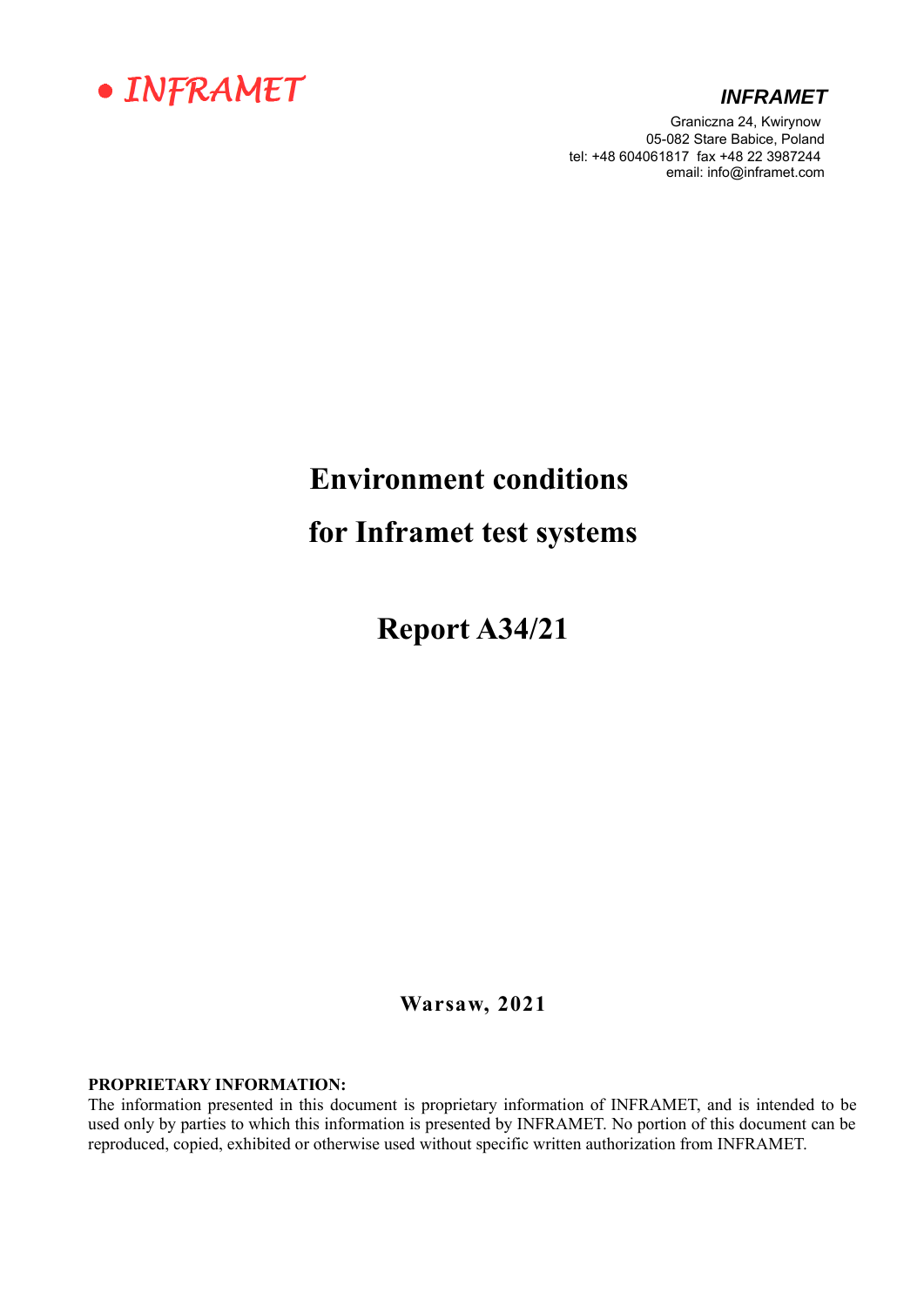# **1 Introduction**

Inframet manufactures a long series of systems for testing testing electro-optical surveillance systems (thermal imagers, night vision devices, VIS-NIR cameras, SWIR imagers, laser range finders, laser designators, multisensors systems, fused systems, UV cameras, optical sights) and main blocks of such systems (image intensifier tubes, IR FPA/CCD/CMOS imaging sensors, optical objectives). In all cases these are precision measuring systems that must be properly installed and used in proper environment conditions in order to generate accurate test results.

Requirements on environment/work conditions of Inframet test systems can be divided into seven groups:

- 1. ambient temperature/air flow,
- 2. vibration level,
- 3. ambient light,
- 4. power voltage,
- 5. air cleanliness
- 6. electromagnetic interference,
- 7. humidity.

It should be noted that level of requirements vary a lot depending no only on type of test systems but also on performance parameters of tested device (for example Nequist spatial frequency of tested imager, divergence angle of LRFs).

## **2 Ambient temperature**

Inframet test systems are without several exceptions laboratory class test equipment supposed to be used at typical laboratory temperatures from about 18ºC to about 24ºC and such ambient temperatures are recommended. However, Inframet test systems typically can work in much wider temperature range from about 5ºC to about 35ºC. In detail, absolute value of ambient temperature is often not important in situation when stability of ambient temperature can be critical.

Modern thermal imagers are capable to detect temperature differences at level as low as 10mK. Therefore systems for testing thermal imagers are sensitive to fast changes of ambient temperature that generate so called offset phenomenon (thermal imager can see target even when blackbody differential temperature is zero). Therefore it is important to keep temperature changes in test room as slow as possible.

Inframet recommends following rules for minimization of ambient temperature changes of the test system:

- 1. Use large size test room (ambient temperature of large rooms typically changes slowly)
- 2. Limit number of people of the test team (human is also a source of heat and a large group will change ambient temperature of the test room),
- 3. Avoid presence of heating/cooling system in test room that generates temporally/spatially variable temperature gradients on the test system (ideal situation: no heating/cooling system),
- 4. If heating/cooling system is necessary then please avoid systems working in chopped mode. Systems with fixed (slowly changing) power that generate thermal equilibrium conditions are recommended,
- 5. Increase distance from heating/cooling system to the test system (it is logical that heating/cooling system will change temperature of the test system more if the distance is short),
- 6. Avoid air flows in the test room (fans of air-conditioning system or even partially open window/doors can generate air flows that can change temperature and thermal gradient of the test system),
- 7. Increase time interval between time point when the tests have been started from time point when both test system and tested imager have been switched on (electronics of both test system and tested imager work as heaters that can generate changes of thermal gradient of the test system).

Inframet test systems use compact thermally insulated MRW wheel to minimize influence of variation of ambient temperature on results of testing thermal imagers. User can also always do tests at both positive and negative contrast that are recommended by international standards to correct offset phenomenon. Therefore Inframet test system will work even when these recommendations are slightly non fulfilled. However, in case of strong differences between recommended conditions and real work conditions measurement accuracy can be reduced.

Please note that these rules are valid only for systems for testing thermal imagers, IR FPA sensors and blackbodies. Requirements in case of other test systems are much more relaxed.

# **3 Vibration level**

Great majority of Inframet test systems are systems for testing imagers or imaging sensors. Such systems are potentially sensitive to vibrations present in test rooms that generate vibrations of tested imagers or optical elements of test systems. The latter vibrations will finally generate following defects:

1. blurring of image generated by tested imagers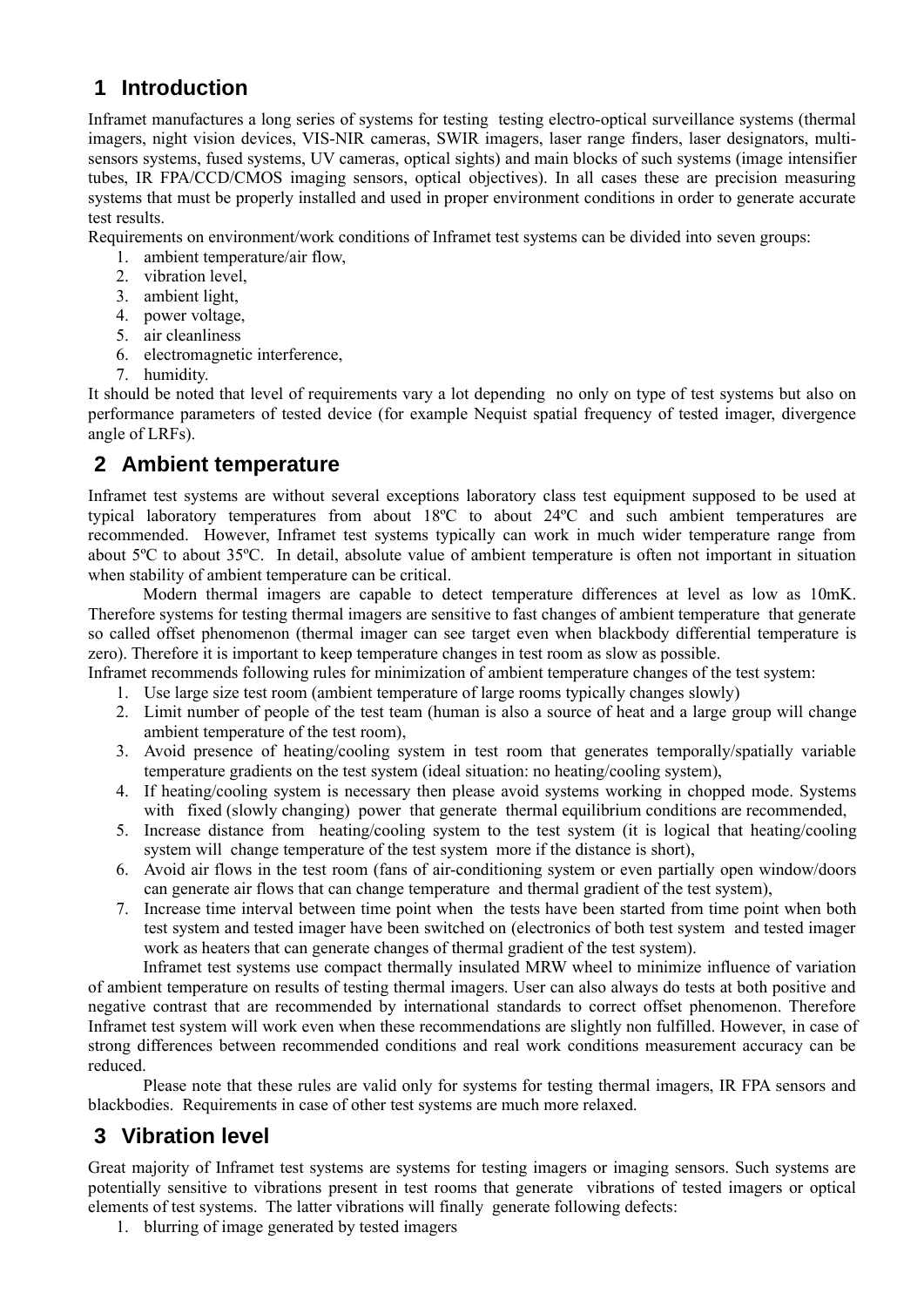2. slow angular movements of images generated by tested imagers.

The first defect one is especially dangerous because it deteriorate measurement results of performance parameters of imagers like MTF or resolution.

The second defect can cause problems when measuring boresight errors and when measurements are taken at some time intervals.

Test results of laser systems can be also sensitive to vibration levels (especially measurement of divergence angle or boresight errors) but typically laser test systems are less sensitive to vibrations than systems for testing imagers.

There is always some level of vibrations of floor of the test room due to different reasons including walking of test crew. These vibrations will always generate some temporal changes of angular position of image seen by tested imager. The level of these angular changes depend both on intensity of vibrations of the floor and of performance of platform where the test system and tested imager are located. High quality antivibration table can very significantly reduce influence of floor vibrations on the image vibration.

However, it should be emphasized that real requirements on level of floor vibration and vibration suppression platform for tested imager and test system depends mostly on specifications of tested imagers.

Angular pixel size of imagers offered on the market vary from about 0.01mrad to 10mrad. It is logical that vibration of output image at level say 0.1mrad will be totally negligible when testing imagers of angular pixel size over about 1 mrad but will be critical when testing imagers of pixel size below 0.1 mrad.

Therefore user of Inframet test system should determine what is the imager having the smallest angular pixel size and later to determine requirements on protection against vibration using the rules below:

- 1. Imagers of very short range (very wide FOV)
	- Pixel angular size [mrad] of tested imager is over 2.5mrad.

In case of such imagers no special recommendations on test room. Any heavy stable flat table is suitable to work as platform for both test system and tested imager.

- 2. Imagers of short range (wide FOV) Pixel angular size [mrad] of tested imager is in range 0.5 to 2.5mrad. In case of such imagers the room where are located heavy machines generating strong vibrations should be avoided but still any heavy stable flat table is suitable to work as platform for both test system and tested imager. Typical office conditions are acceptable. The room can be located at any floor.
- 3. Imagers of medium range (medium FOV) Pixel angular size [mrad] of tested imager is in range 0.1-0.5 mrad. It is recommended to use laboratory room where there is no heavy machinery generating vibrations and/or numerous humans. Typical laboratory conditions are acceptable. The room can be located at any floor. However, it is recommended to use optical anti vibration table as platform for both test system and imager.
- 4. Imagers of long range (narrow FOV)

Pixel angular size [mrad] of tested imager is in range 0.02-0.1 mrad.

It is required to use laboratory room where there is no machinery generating vibrations and/or numerous humans. The room should be located at ground floor. It is required to use optical antivibration table as platform for both test system and imager.

5. Imagers of very long range (very narrow FOV)

Pixel angular size [mrad] of tested imager is in range below 0.02 mrad.

It is required to use special laboratory room where there of low vibrations where are few humans. The room must be located at ground/basement floor. It is required to use optical anti-vibration table as platform for both test system and imager. The optical table should be located on a foundation that is separated from rest of room. The latter requirement is especially important if the tested imager is located on a separate table from the table where test system is located. It is recommended to avoid buildings that are at short distance to heavy traffic streets or railways.

### **4 Ambient light**

Inframet test systems can be divided into three groups:

- 1. Test systems non sensitive to typical ambient light (solar light, artificial visible sources): systems for testing thermal imagers, laser systems, IR optics, IR FPA
- 2. Test systems of limited sensitivity to typical ambient light (solar light, artificial visible sources): systems for testing day level VIS-NIR cameras, VIS-NIR optics, SWIR imagers, UV cameras, VIS-SWIR sensors,
- 3. Test systems very sensivitive to typical ambient light (solar light, artificial visible sources): systems for nigh vision devices, image intensifier tubes, nigh level VIS-NIR cameras.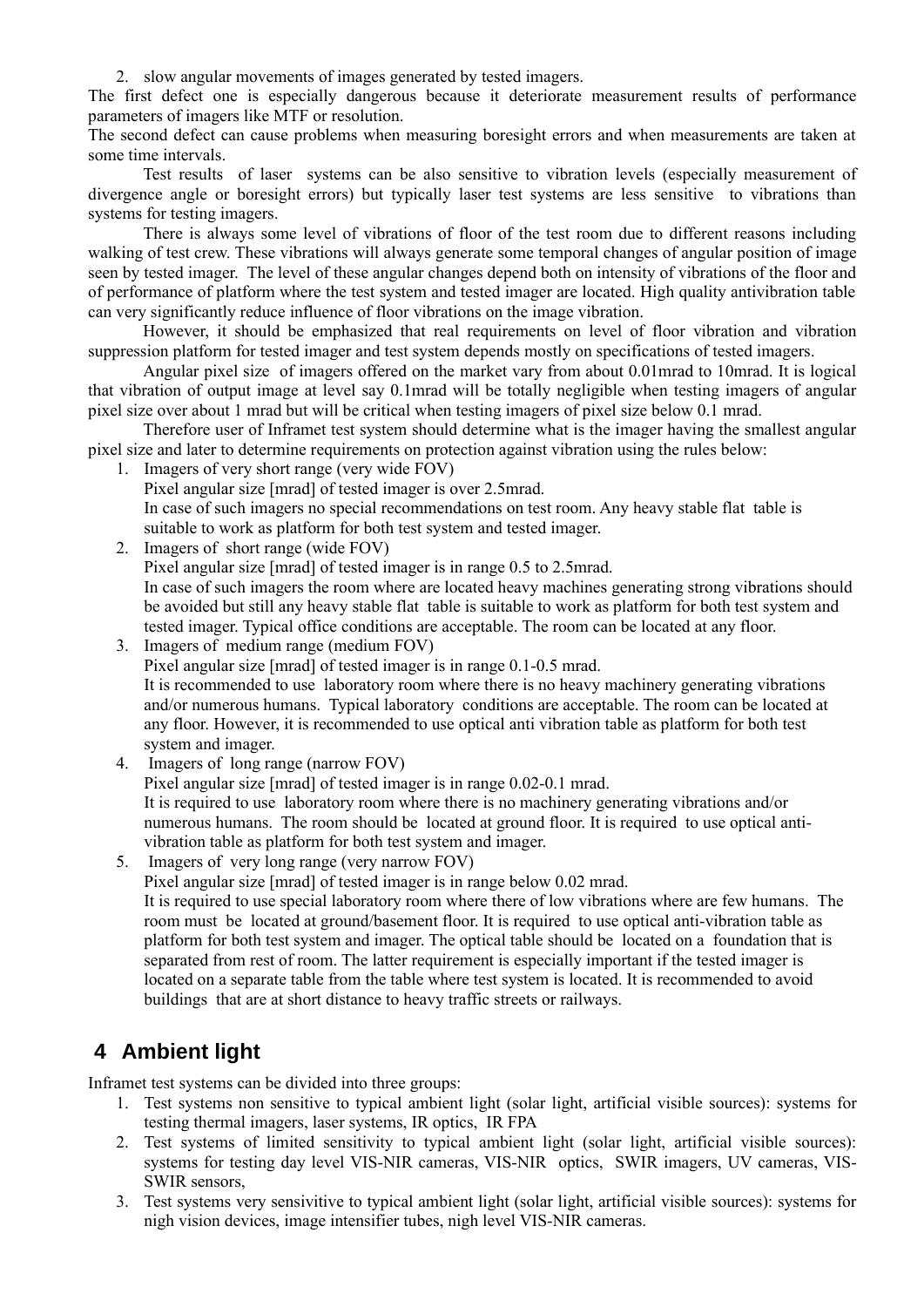In case of first two group of test systems mostly general with laboratory lighting requirements are valid:

- Light should be illuminated uniformly over the room or at least at the installation area of Inframet's testing systems.

- The lighting system must prevent glare effect causing discomfort to test team,

- Temporal variations should be limited as much as possible in order to should not affect to operator's vision.

Recommended illumination in the room where Inframet test systems are located is in range about 300 lx to 1000 lx.

The specific requirement is for case of measuring subjective image quality parameters of imaging systems like MRTD, MDTD, MRC or resolution. In such a case it is recommended that test team must be able to adjust the light illumination level in the room to level when best measurement results are obtained.

Test systems from the third group should be located in special dark room of regulated illumination where if needed ambient illumination can be reduced to level not higher than 1 mlx. Attention: this is strictly required that customer must have such a test room.

 Work in such low illumination conditions is depressing for human operators. Therefore Inframet typically delivers special light sources that enable to increase illumination at room conditions to level about 1-3lx without noticeable reduction of test accuracy.

#### **5 Power voltage**

Inframet testing system are powered by  $230V/50Hz \pm 10%$  according to European standards, all devices have protecting circuit boards. However, almost all Inframet test systems can be also powered from 110V/60Hz  $±10%$  mains.

The voltage of electric line must be stable, if not it is required to use a voltage stabilizer before supplying power to the testing systems. Unstable voltage of power supply can lead to error in measurement result, shorten testing system life and more importantly, damage the testing system.

Protective earth terminal of the Inframet device must be connected to the protective conductor of the (mains) power cord. Any non connection of the protective (grounding) conductor or disconnection of the protective earth terminal can cause a potential shock hazard that could result in personal injury. It is customer responsibility to ensure proper conditions of electric powering.

The power supply plug is type E. That means the plug has two round pins (diameter 4.8mm, centers spaced 19mm apart) and a hole for the earth pin.

Inframet customer should buy an appropriate adapter to use such type E plug in local conditions or change the power cable to cable suitable for local conditions.



### **6 Air cleanness**

It is an ideal situation if Inframet test systems are installed in a room that fulfil requirements air cleanness not lower than ISO 8. However, it is still fine if test systems work in typical laboratory conditions (ISO 9). Inframet test systems can work even in conditions over ISO 9 but such conditions can be damaging to test systems: dust can remain on optical surfaces, decreasing the mirror reflectivity and system transmittance, affecting the measurement accuracy. In longer term dusty conditions can shorten life time of Inframet test systems.